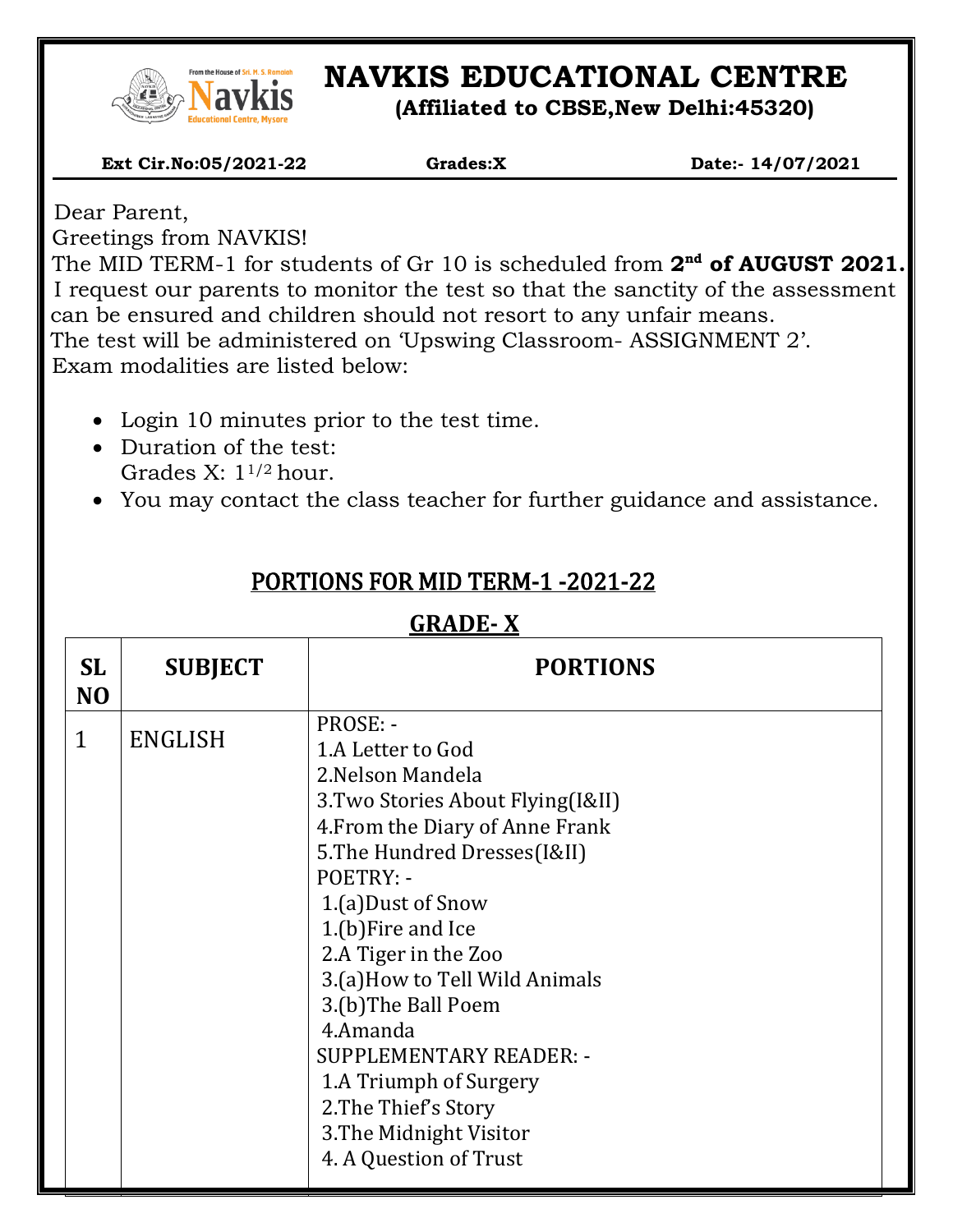|                |                                    | 5. Footprints Without Feet<br><b>READING SECTION-Unseen Passages</b><br>WRITING SECTION-Letter Writing, Story Writing.<br><b>GRAMMAR SECTION- Tense, Modals, Active and</b><br>Passive Voice, Gap Filling, Sentence/Dialogue<br>Completion |
|----------------|------------------------------------|--------------------------------------------------------------------------------------------------------------------------------------------------------------------------------------------------------------------------------------------|
| $\overline{2}$ | II LANGUAGE<br><b>KANNADA</b>      | ಗದ್ಯ<br>೧. ಯುದ್ಧ<br>೨. ಶಬರಿ<br>೩. ಭಾಗ್ಯಶಿಲ್ಪಿಗಳು<br>ಪದ್ಯ<br>೧. ಸಂಕಲ್ಪಗೀತೆ<br>೨. ಹಕ್ಕಿ ಹಾರುತಿದೆ ನೋಡಿದಿರಾ<br>೩. ಹಲಗಲಿ ಬೇಡರು<br>ಪೂರಕ ಪಾಠ<br>೧. ಸ್ವಾಮಿ ವಿವೇಕಾನಂದರ ಚಿಂತನೆಗಳು<br>೨. ವಸಂತ ಮುಖ ತೋರಲಿಲ್ಲ<br>* ವ್ಯಾಕರಣ                               |
| 3              | <b>II LANGUAGE</b><br><b>HINDI</b> | पद्य भाग<br>1. साखी<br>2. मीरा के पद<br>3. पर्वत प्रदेश में पार्स<br>4. तोप<br>गद्य भाग<br>1. बडे भाई साहब<br>2. डायरी का पन्ना<br>3. तताॉँरा र्ामीरो कथा<br>4. तीसरी कसम के शशल्पकार शैलेंद्र                                             |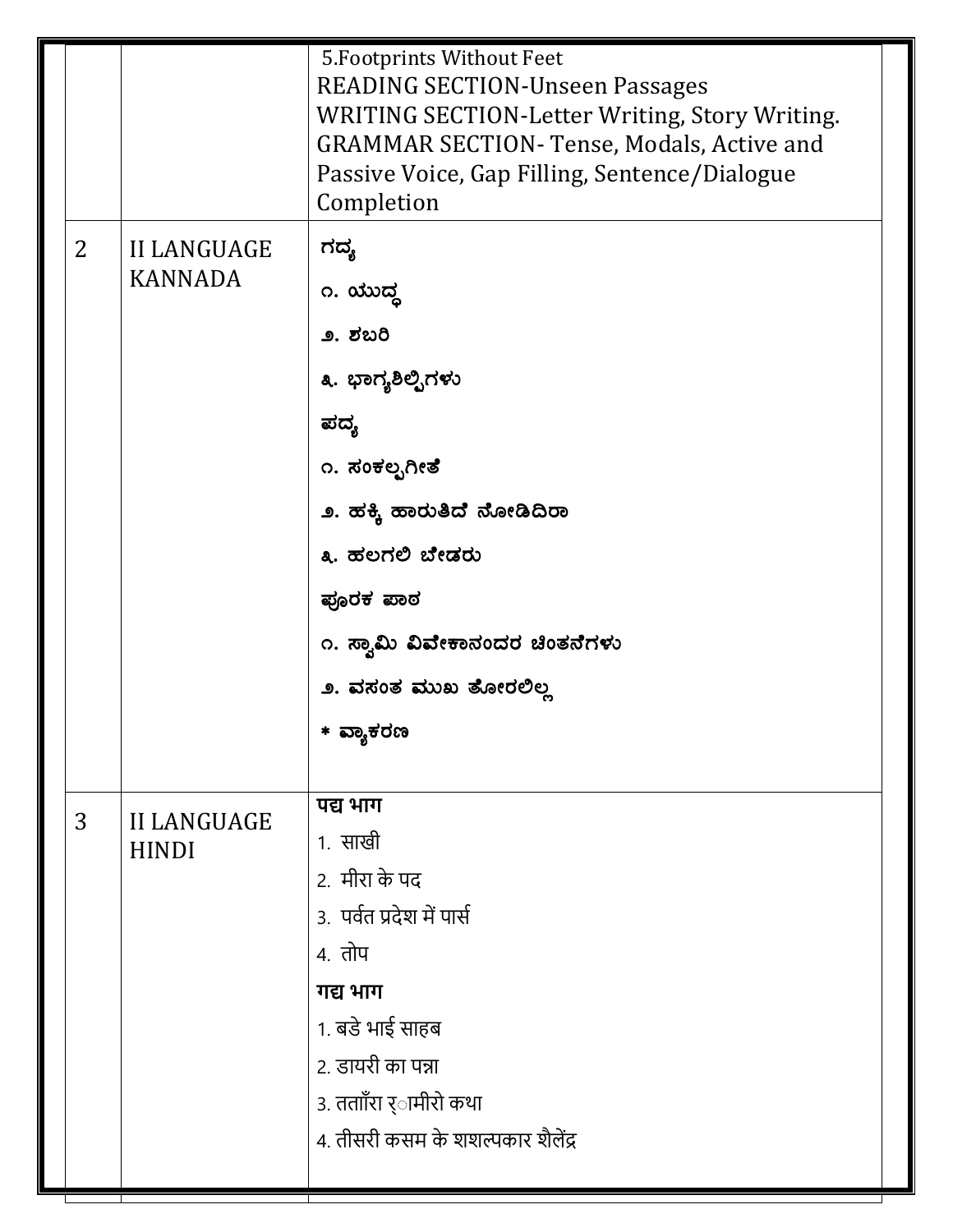|   |                                 | पूरक पाठ                             |
|---|---------------------------------|--------------------------------------|
|   |                                 | 1.हररहर काका                         |
|   |                                 | व्याकरण भाग                          |
|   | <b>MATHEMATICS</b>              | 1. Real Numbers                      |
|   |                                 | 2. Polynomials                       |
| 4 |                                 | 3. Arithmetic Progression            |
|   |                                 | 4. Quadratic equations               |
|   |                                 | 5. Introduction to Trigonometry      |
|   |                                 | 6. Circles                           |
| 5 | <b>SCIENCE</b>                  | 1. Life Processes                    |
|   |                                 | 2. Control and Coordination          |
|   |                                 | 3. Chemical Reactions and Equations  |
|   |                                 | 4. Acids, Bases and Salts            |
|   |                                 | 5. Light-Reflection and Refraction   |
| 6 | <b>SOCIAL</b><br><b>SCIENCE</b> | 1. The Rise of Nationalism in Europe |
|   |                                 | 2. Outcomes of Democracy             |
|   |                                 | 3. Federalism                        |
|   |                                 | 4. Forest and wildlife               |
|   |                                 | 5. Resources and Development         |
|   |                                 | 6. The Making of Global world        |
|   |                                 | 7. Development                       |
|   |                                 | 8. Democracy and diversity           |
|   |                                 | 9. Power Sharing                     |
|   |                                 | 10. Nationalism in India             |
|   |                                 | 11. Water resources                  |